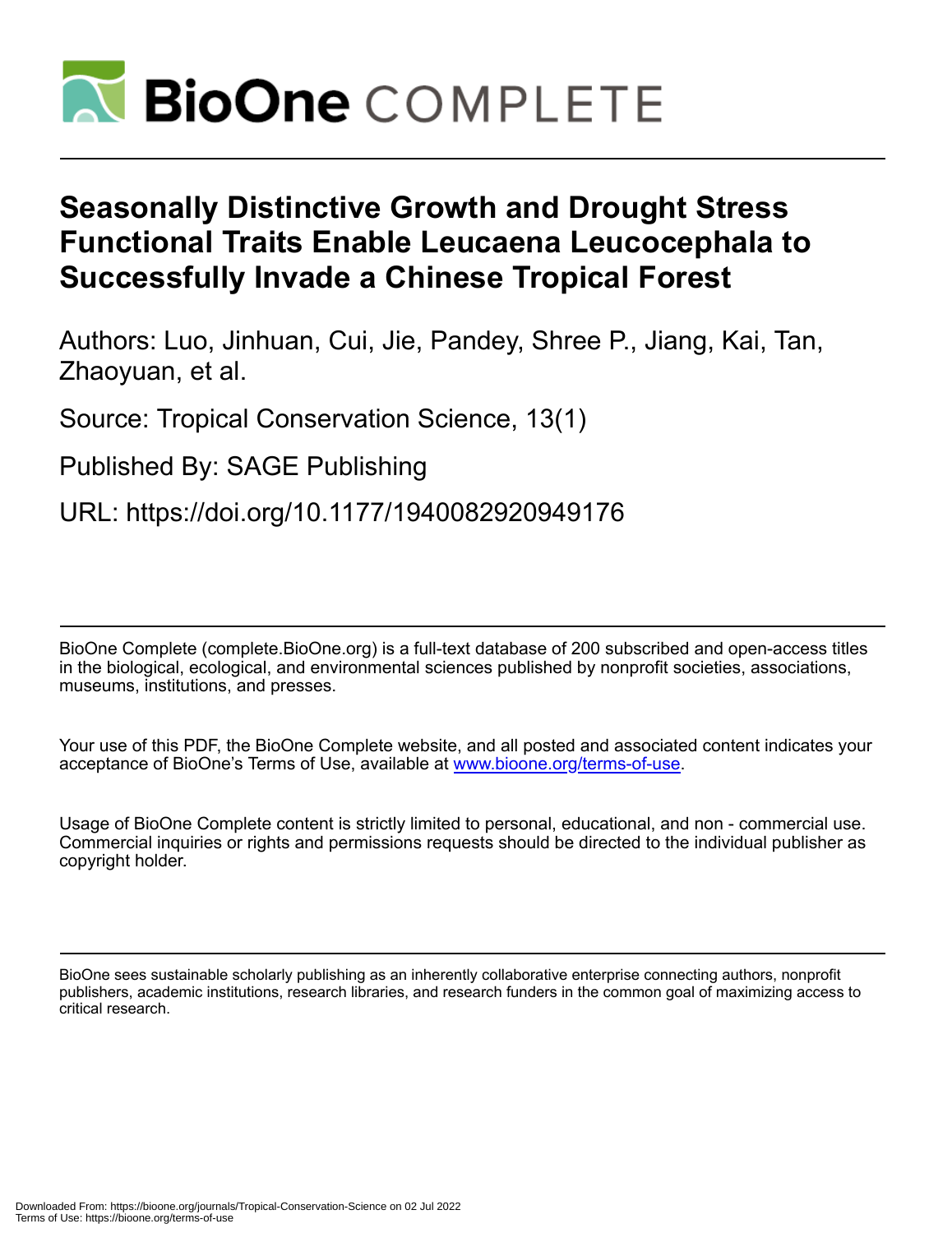## Seasonally Distinctive Growth and Drought Stress Functional Traits Enable Leucaena Leucocephala to Successfully Invade a Chinese Tropical Forest

Tropical Conservation Science Volume 13: 1–7 C The Author(s) 2020 Article reuse guidelines: [sagepub.com/journals-permissions](http://us.sagepub.com/en-us/journals-permissions) [DOI: 10.1177/1940082920949176](http://dx.doi.org/10.1177/1940082920949176) <journals.sagepub.com/home/trc>



Jinhuan Luo<sup>l</sup>, Jie Cui<sup>l</sup>, Shree P. Pandey<sup>2,3</sup>, Kai Jiang<sup>2,3</sup>, Zhaoyuan Tan<sup>2,3</sup>, Qifang He<sup>2,3</sup>, Hui Zhang<sup>2,3</sup> (0, and Wenxing Long<sup>2,3</sup>

#### Abstract

The nitrogen-fixing mimosid Leucaena leucocephala continues to be used for afforestation in degraded tropical forests. Yet, fast-growth and high drought stress tolerance enables L. leucocephala to outperform native species and L. leucocephala has been identified as one of the 100 most invasive species globally. This warrants development of effective control measures, including bio-controls, to prevent the spread of this species particularly across tropical islands. Here, we compare differences in key functional traits between L. leucocephala and eight dominant native species (Bridelia tomentosa, Radermachera frondosa, Lepisanthes rubiginosa, Rhaphiolepis indica, Pterospermum heterophyllum, Fissistigma oldhamii, Psychotria rubra and Cudrania cochinchinensis) in L. leucocephala invaded tropical forests of Hainan Island, China. Functional traits related to growth (photosynthesis rate, stomatal conductance and transpiration rate) and drought stress tolerance (leaf turgor loss point) were measured in wet and dry seasons to investigate whether these functional traits differed between L. leucocephala and the eight dominant native species. Our results demonstrate that L. leucocephala has significantly increased growth rates (at least two-fold) in both wet and dry seasons. Additionally, L. leucocephala shows significantly higher drought stress tolerance (lower TLP) in the dry season. These results indicate that L. leucocephala would almost certainly outperform the eight dominant native species and might successfully invade Hainan tropical forests. There is an urgent need to identify native species that have similar growth and drought stress tolerance traits to enable the development of effective strategies to control L. leucocephala on Hainan Island.

#### Keywords

drought stress tolerance, fast-growing, functional traits, invasion, tropical forest

The fast-growing, nitrogen-fixing species, *Leucaena leu*cocephala is widely used for restoring highly degraded tropical forests (Liu et al., 2018; Peng et al., 2019; Wolfe & van Bloem, 2012). Due to its deep roots, capacity to fix nitrogen, drought tolerance capacity, high protein content, and fast foliage growth, it has several potential usages such as serving as livestock fodder, and in controlling soil erosion (Liu et al., 2018; Wolfe & van Bloem, 2012). But it has also become an aggressive invader in many tropical and sub-tropical locations (e.g. on Hawaii islands) and is listed in '100 of the world's worst invasive alien species' (Global Invasive

1 Sanya Academy of Forestry

<sup>2</sup>College of Forestry/Wuzhishan National Long Term Forest Ecosystem Monitoring Research Station, Hainan University

<sup>3</sup>Key Laboratory of Genetics and Germplasm Innovation of Tropical Special Forest Trees and Ornamental Plants, Ministry of Education, College of Forestry, Hainan University

Received 23 April 2020; Revised 17 July 2020; Accepted 18 July 2020

The first three authors contributed equally to this work.

Corresponding Author:

Hui Zhang, College of Forestry, Hainan University, Haikou 570228, Hainan Province, P. R. China. Email: [993781@hainu.edu.cn](mailto:993781@hainu.edu.cn)

Creative Commons Non Commercial CC BY-NC: This article is distributed under the terms of the Creative Commons Attribution- $\bigcirc$   $\bigcirc$   $\bigcirc$ NonCommercial 4.0 License (https://creativecommons.org/licenses/by-nc/4.0/) which permits non-commercial use, reproduction and distribution of the work without further permission provided the original work is attributed as specified on the SAGE and Open Access pages (https://us.sagepub.com/en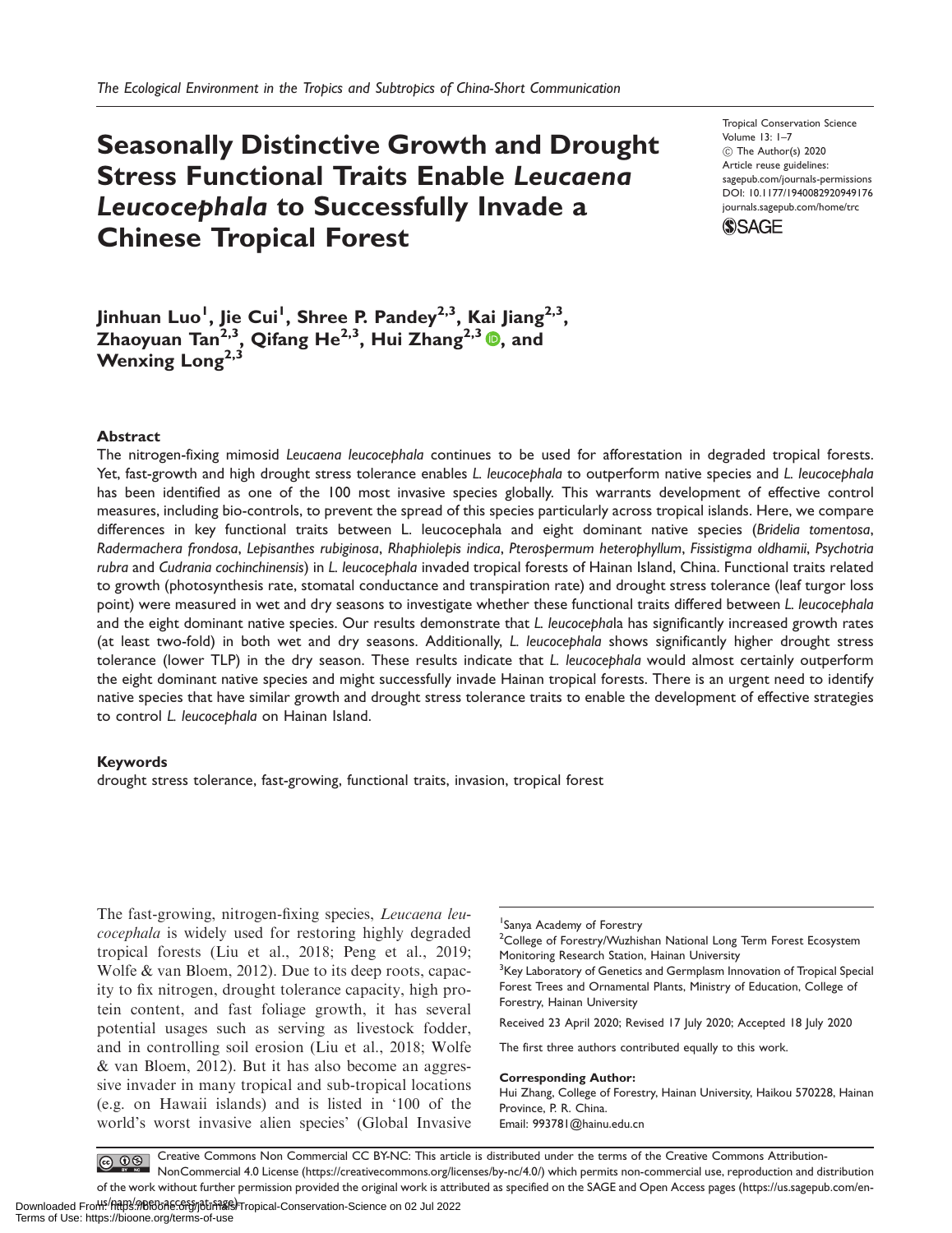Species Database, 2020; Richardson & Rejmánek, 2011). This warrants developing effective control measures (including bio-controls) to prevent the spread of this species, particularly across tropical islands.

Determining the key characteristics/traits of invasive exotic plant species that help them successfully invade the native plant ecosystem is critical their biological control (Funk et al., 2008; Moran et al., 2005; Seastedt, 2015). Traits that help exotic plant species to better adapt to the local environment and are functionally distinct from the native dominant plant species can facilitate invasion (Funk et al., 2008). Moreover, functionally similar plant species cannot coexist (MacArthur & Levins, 1967), and thus mixing plant species that are functionally similar to *L. leucocephala* may help in bio-control of L. leucocephala. Indeed, Liu et al. (2018) has found that Eucalyptus citriodora, which is functionally similar to L. leucocephala, was able to restrict latter's growth.

We hypothesize that *L. leucocephala's* nitrogen fixation and high drought stress tolerance capacity would, on one hand, help L. leucocephala to better adapt to the local environment as compared to the native dominant plant species (e.g., due to its higher growth rate). On the other hand, fast growth and high drought stress tolerance could enable L. leucocephala to be functionally distinct from the native dominant species. Thus, fast growth and high drought stress tolerance might be the key characteristics that help L. leucocephala to successfully invade tropical forests. To test this hypothesis in a tropical monsoon forest, which has been successfully invaded by L. leucocephala in Sanya City (China), we tested whether, i) L. leucocephala has significantly

higher growth rates across seasons as compared to the native dominant plant species, which have a suppressed growth between wet to dry season; ii) L. leucocephala is more drought tolerant than the dominant plant species in dry as well as in wet seasons; and, iii) whether the such high growth rates and drought stress tolerance enable L. leucocephala to be functionally distinct from dominant native species in both dry and wet seasons.

## **Methods**

## Study Area

The study site is located in Baopoling Mountain  $(109°30'30''E, 18°19'10''N)$ , at an elevation of 200 m, in Sanya City of the Hainan island, China (Figure 1). The study site has a tropical monsoon oceanic climate with a mean annual temperature of  $28^{\circ}$ C, precipitation of 1500 mm, with approximately 91% of the precipitation occurring between June to October (Luo et al., 2018). The vegetation of this area is described as tropical monsoon broad-leaf forest. In year 2016, L. leucocephala was introduced to recover a  $0.2 \text{ km}^2$  highly degraded area in Baopoling Mountain (Figure S1), but within 2 years, the old-growth tropical monsoon board-leaf forest had been successfully invaded by *L. leucocephala* (Figure S1).

#### Trait Collection and Measurement

We measured functional traits related to plant growth [maximum photosynthesis rate ( $\mu$ mol m<sup>-2</sup> s<sup>-1</sup>), stomatal conductance (mmol  $m^{-2}$  s<sup>-1</sup>), and transpiration rate ( $\mu$ mol m<sup>-2</sup> s<sup>-1</sup>)] and drought stress tolerance



Figure 1. The Map of the Location of the Study Site.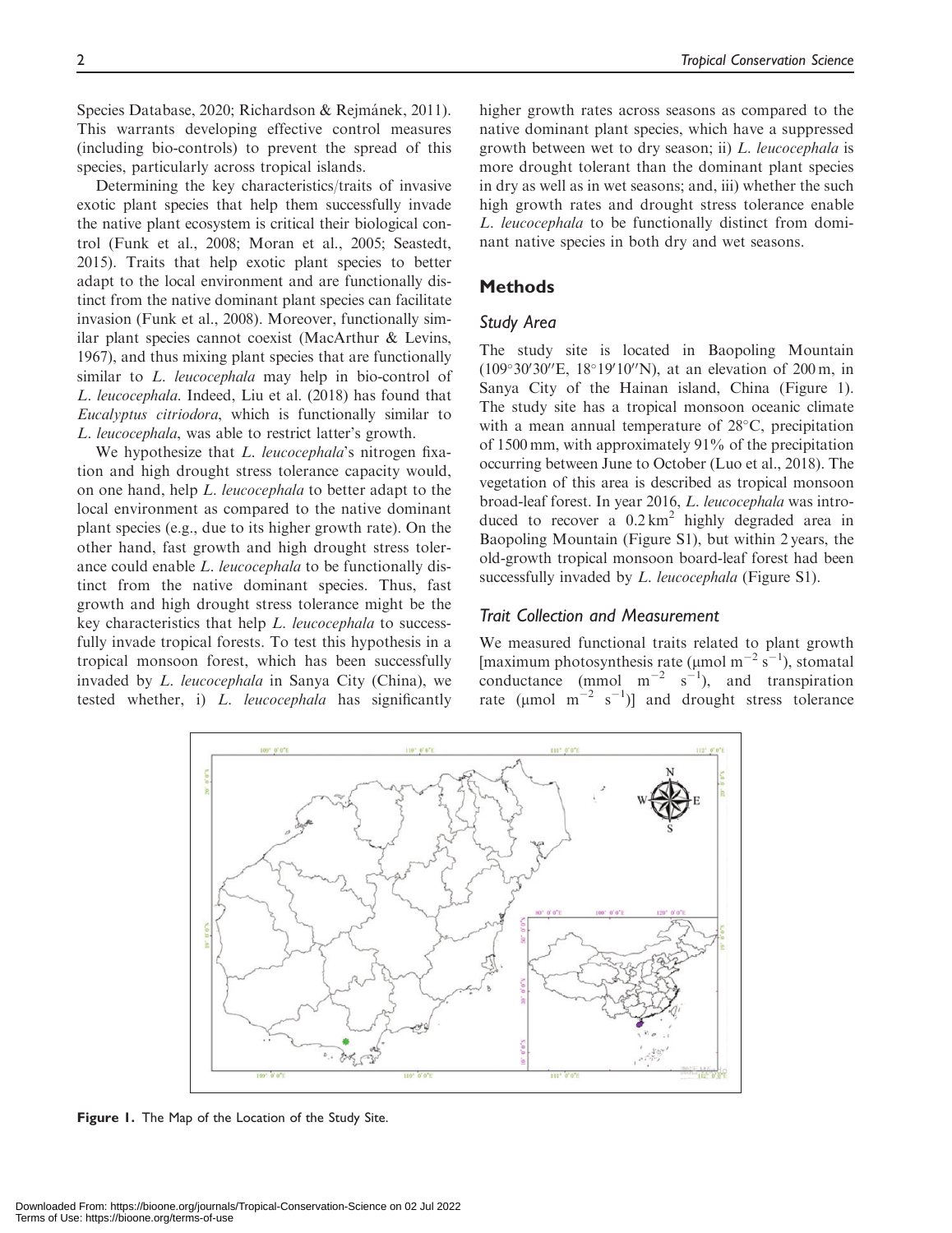(leaf turgor loss point, Mpa). All the sampling and measurements were made twice, in the peak of wet (August) and dry seasons (February) in 2019. 30 fully expanded and healthy leaves were collected from five mature individuals of L. leucocephala and eight native dominant species (Bridelia tomentosa, Radermachera frondosa, Lepisanthes rubiginosa, Rhaphiolepis indica, Pterospermum heterophyllum, Fissistigma oldhamii, Psychotria rubra and Cudrania cochinchinensis). We selected individuals that were healthy and with diameters at breast height (DBH) comparable to the mean DBH values of that species (Table S1). Traits were measured following the methods described in Hua et al. (2017) and). Detailed procedures for measuring these functional traits are described in the Supplementary Material.

## Data Analysis

We used paired t-test to compare the differences in all the traits between L. leucocephala and the eight dominant native species in both the seasons. We used Bartlett's test to insure that all the data met the requirements of homogeneity of variance, as required by paired t-test ( $P > 0.05$ , Tables S2 and S3). Principal component analysis (PCA) is effective for determining functional traits that could best discriminate plant species

(Zhu et al., 2013). Thus, we also utilized PCA to investigate whether the differences in growth rate and drought stress tolerance can (functionally) distinguish L. leucocephala from the eight dominant native species.

## **Results**

Our paired t-test results demonstrated that there was no significant variation in L. leucocephala's growth traits (transpiration rate, maximum photosynthesis rate and stomatal conductance) between the two seasons  $(P > 0.05$ , Figure 2 and Table S4). Whereas, the leaf turgor loss point in the wet season was significantly lower (1/6th) than that in the dry season ( $P < 0.05$ , Figure 2 and Table S4). In contrast, the eight native dominant species had significantly lower (1/4th–1/2th) transpiration rate, maximum photosynthesis rate, stomatal conductance and leaf turgor loss point in the dry season compared to those in the wet season ( $P < 0.05$ , Figure 2 and Table S4). Transpiration rate, maximum photosynthesis rate, stomatal conductance and leaf turgor loss point for L. leucocephala were 5–10 times higher than all the eight dominant native species in both the seasons  $(P < 0.05$ , Figure 3 and Table S5). However, there was no difference in leaf turgor loss



Figure 2. Differences in Functional Traits Associated With a Fast-Growth Strategy (Transpiration Rate (TR, µmol m $^{-2}$  s $^{-1}$ ), Maximum Photosynthesis Rate (A,  $\mu$ mol m $^{-2}$  s $^{-1}$ ), Stomatal Conductance (SC, mmol m $^{-2}$  s $^{-1}$ ) and Leaf Turgor Loss Point (TLP, Mpa)) in Wet and Dry Seasons for the Invasive Exotic Plant Species (Leucaena leucocephala) and the Eight Dominant Native Species (Bridelia tomentosa, Radermachera frondosa, Lepisanthes rubiginosa, Rhaphiolepis indica, Pterospermum heterophyllum, Fissistigma oldhamii, Psychotria rubra and Cudrania cochinchinensis) Respectively. \*\*indicates  $P < 0.001$  and NS (non-significant differences) indicates  $P > 0.05$  based on paired t-test.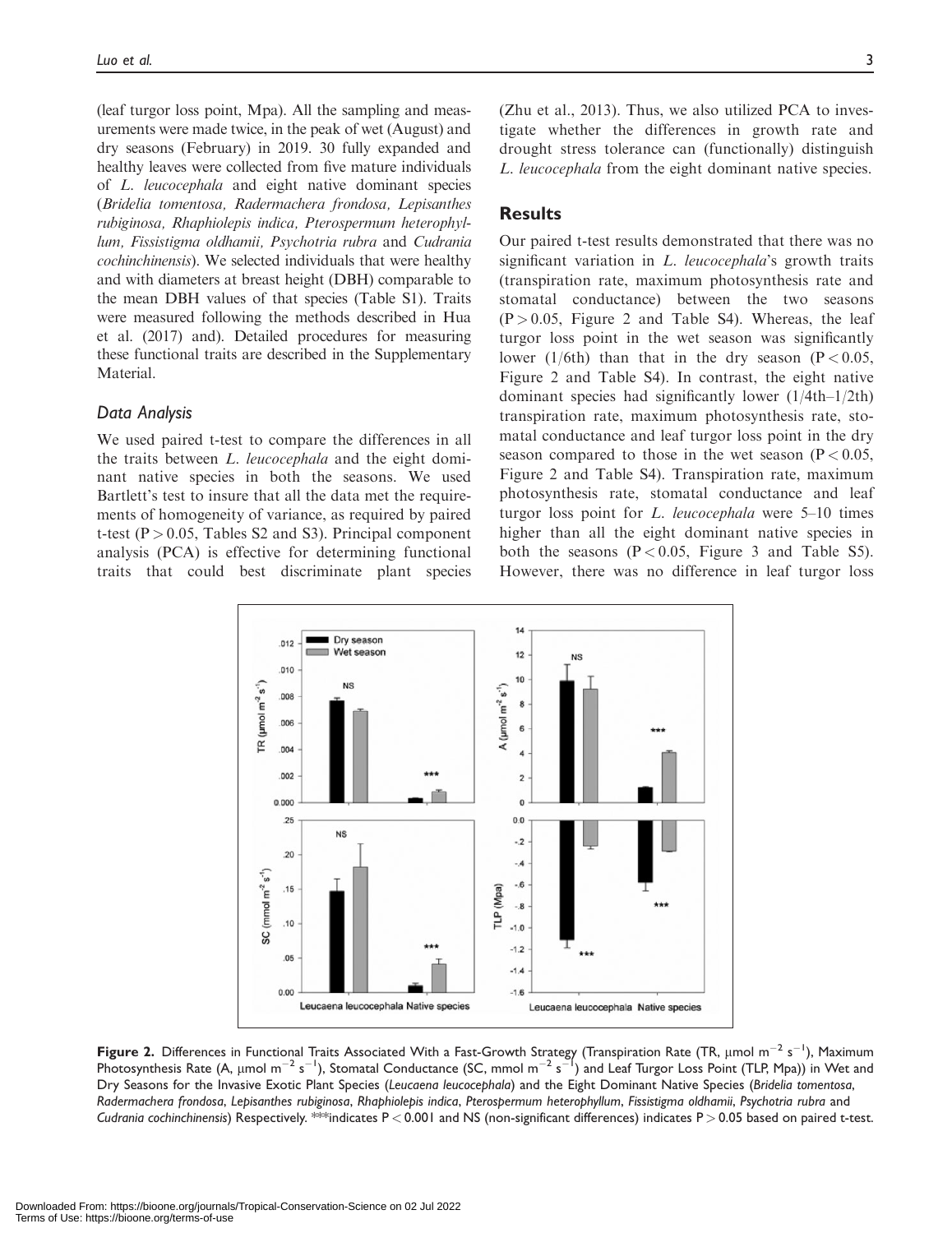

Figure 3. The Differences in the Four Functional Traits (Transpiration Rate, TR; Maximum Photosynthesis Rate, Amass; Stomatal Conductance, SC; and Leaf Turgor Loss Point, TLP) Between the Invasive Exotic Plant Species (Leucaena leucocephala) and Each of the Eight Dominant Native Plant Species. \*\* indicates P < 0.001 and NS (non-significant differences) indicates P > 0.05 based on paired t-test.

point between L. leucocephala and each of the eight dominant species in the wet season. But in the dry season, leaf turgor loss point of L. leucocephala was significantly lower (half) than those of the eight dominant species ( $P < 0.05$ , Figure 3 and Table S5). Results from the PCA showed that all the traits were able to discriminate L. leucocephala from the eight dominant native species (Figure 4 and Table 1).

## **Discussion**

Here, we provide evidence to support the hypothesis that higher drought tolerance of L. leucocephala in dry season assists in its fast growth throughout the year, as compared to the native dominate species in Hainan forest. Moreover, its high growth rate and drought stress tolerance could functionally distinguish L. leucocephala from the dominant native plant species. Thus, our study provides a physiological framework that explains the invasive behavior of L. leucocephala in Hainan island.

High photosynthetic rates can result in increased stomatal conductance (Lawson & Vialet-Chabrand, 2019; McAusland et al., 2016) and transpiration rates (Bucci et al., 2019; Maherali et al., 2008; Santos et al., 2018). L. leucocephala has evolved leaf traits for maximizing

photosynthetic capacity and increasing overall growth, which plausibly facilitates it to outperform the native dominant plant species. Since precipitation in the dry season in this tropical forest is only 1/10th of that in the wet season (Luo et al., 2018), plants are expected to suppress their photosynthesis as the water availability is a key constraint (Guan et al., 2015). Interestingly, photosynthesis rates of L. leucocephala were similar in wet and dry seasons, whereas the eight dominant native species suppressed their photosynthesis in the dry season. Therefore, we infer that photosynthesis rate is a key facilitator of L. leucocephala in outperforming native species.

No differences in leaf turgor loss point were noticed between *L. leucocephala* and the eight dominant native tree species in the wet season. Leaf turgor loss point is an indicator of water supply (Bartlett et al., 2012). Nearly 90% of the precipitation occurs in the wet season that insures sufficient water supply in this season. Leaf turgor loss point of L. leucocephala in the dry season was half of those for each of the eight dominant native species. Under limited water supply, plants with low leaf turgor loss point can maintain high stomatal conductance, photosynthesis and transpiration (Blackman et al., 2010; Mitchell et al., 2008; Sack et al., 2003).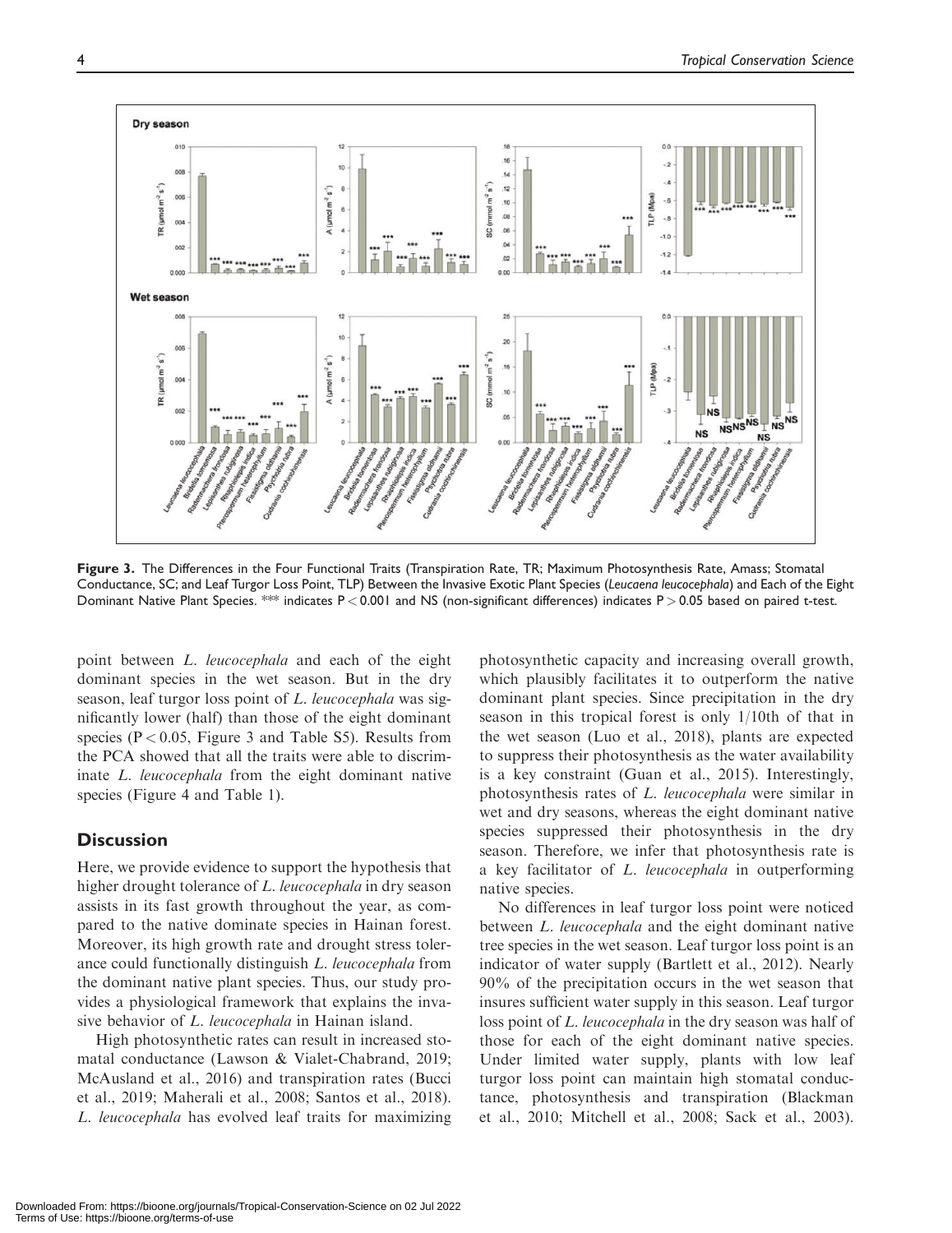

Figure 4. Principal Component Analysis (PCA) of the Four Functional Traits Associated With Fast Growth and Drought Stress Tolerance Between the Invasive Exotic Plant Species (Leucaena leucocephala) and the Eight Dominant Native Plant Species.

Table 1. The first two axes of a principal component analysis (PCA) for invasive exotic plant species (Leucaena leucocephala) and the eight dominant native species (Bridelia tomentosa, Radermachera frondosa, Lepisanthes rubiginosa, Rhaphiolepis indica, Pterospermum heterophyllum, Fissistigma oldhamii, Psychotria rubra and Cudrania cochinchinensis), based on four plant functional traits.

| <b>PCI</b> | PC <sub>2</sub> |
|------------|-----------------|
| 0.51       | $-0.16$         |
| 0.77       | $-0.15$         |
| 0.58       | $-0.19$         |
| 0.11       | 0.53            |
|            |                 |

These include transpiration rate (µmol m $^{-2}$  s $^{-1}$ ), maximum photosynthesis rate (µmol m $^{-2}$  s $^{-1}$ ), stomatal conductance (mmol m $^{-2}$  s $^{-1})$  and leaf turgor loss point (Mpa). Bolds indiates significant (PC1 value OR PC2 value > 0.5).

Thus, the high drought stress tolerance is critical for L. leucocephala's growth, and assists it in outperforming native species.

The above inferences were supported by the results of PCA analysis, which discriminated *L. leucocephala* from

the native species on the basis of four growth- and draught tolerance- related traits (maximum photosynthesis rate, stomatal conductance, transpiration rate and leaf turgor loss point). As the key characteristics of invasive exotic plant species can significantly discriminate them from native plant species (Funk et al., 2008; Laughlin, 2014), we infer that these four traits could enable L. leucocephala to be functionally distinct from the native species.

We conclude that fast growth and high drought stress tolerance in the dry season could promote invasion of L. leucocephala in the tropical forests. A limitation of our study is that the inferences are drawn from a single year's data. However, previous studies have also found that high growth rate and drought stress tolerance can help L. leucocephala to successfully outperform the native forest species (Barros et al., 2020; Chiou et al., 2016; Wolfe & van Bloem, 2012). Therefore, it is safe to conclude that fast-growing capacities in wet as well as in dry seasons, and high drought stress tolerance in the dry season are the key traits that help L. leucocephala to successfully invade tropical forests.

## Implications for Conservation

The results of this study clearly revealed that L. leucocephala outperforms the eight dominant native species and can successfully invade Hainan tropical forests. There is an urgent need to identify native species that have similar growth and drought stress tolerance traits to enable their development as part of an effective strategy to control L. leucocephala invasion of forests on Hainan Island. Here, we have demonstrated that four functional traits (maximum photosynthesis rate, stomatal conductance, transpiration rate and leaf turgor loss point) can facilitate *L. leucocephala* to successfully invade the tropical forest. These four traits can be utilized to develop a 'native species selection' software (details see Wang et al., 2020) that would assist in the selection and deployment of multiple native tree species that are functionally similar to L. leucocephala for bio-control of L. leucocephala on Hainan island.

#### Acknowledgments

The authors thank Christine Verhille at the University of British Columbia for assistance with English language and grammatical editing of the manuscript.

#### Declaration of Conflicting Interests

The author(s) declare no potential conflicts of interest with respect to the research, authorship, and/or publication of this article.

## Funding

The author(s) disclosed receipt of the following financial support for the research, authorship, and/or publication of this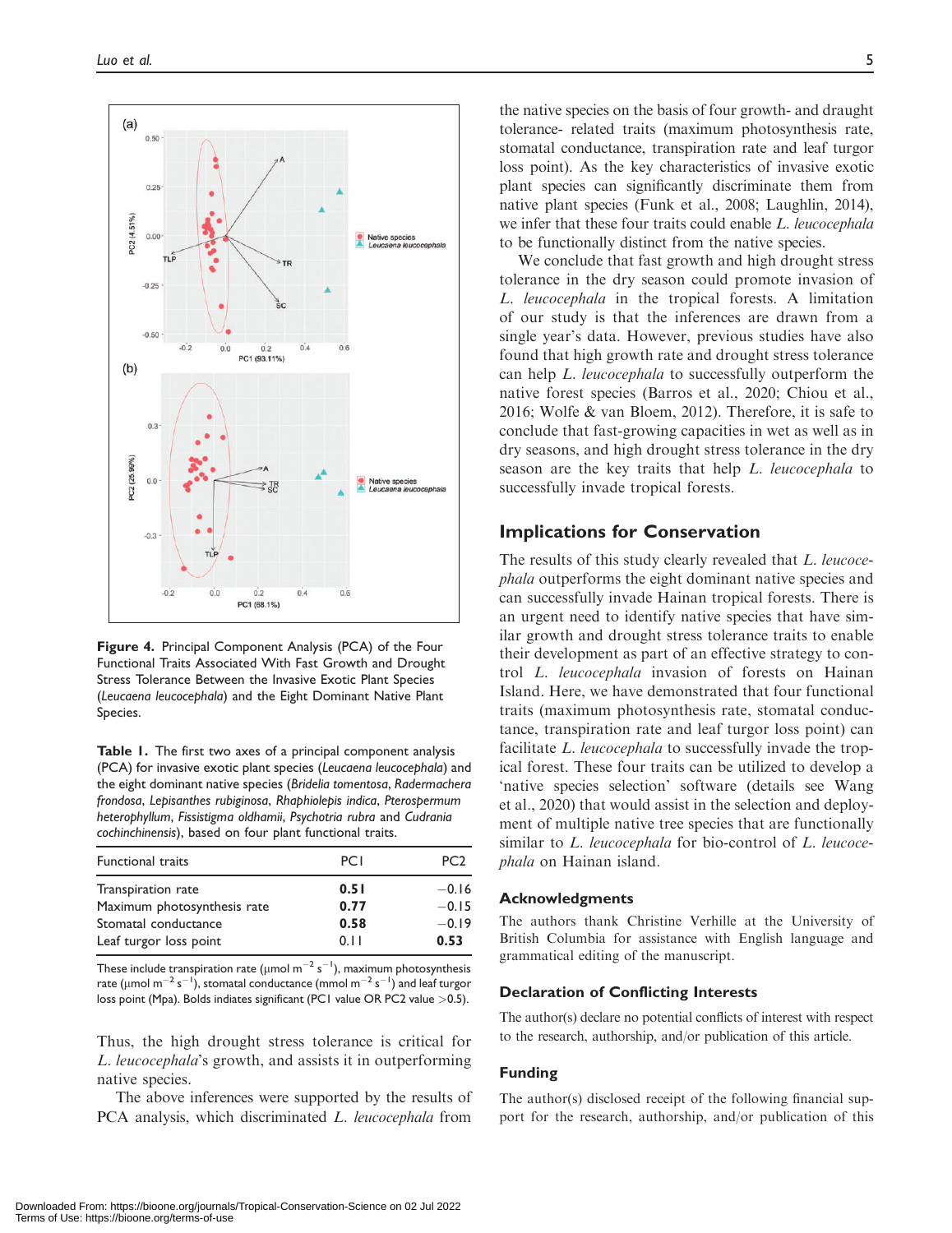article: This work was funded by RSanya Baopolin Restoration Research Project (RH2000008233), the National Natural Science Foundation of China (31770469) and a startup fund from Hainan University (KYQD (ZR) 1876).

## ORCID iD

Hui Zhang **b** <https://orcid.org/0000-0002-2180-4855>

## Supplemental material

Supplemental material for this article is available online.

#### **References**

- Barros, V., Melo, A., Santos, M., Nogueira, L., Frosi, G., & Santos, M. G. (2020). Different resource-use strategies of invasive and native woody species from a seasonally dry tropical forest under drought stress and recovery. Plant Physiology and Biochemistry, 147, 181–190.
- Bartlett, M. K., Scoffoni, C., & Sack, L. (2012). The determinants of leaf turgor loss point and prediction of drought tolerance of species and biomes: A global meta-analysis. Ecology Letters, 15(5), 393–405.
- Blackman, C. J., Brodribb, T. J., & Jordan, G. J. (2010). Leaf hydraulic vulnerability is related to conduit dimensions and drought resistance across a diverse range of woody angiosperms. The New Phytologist, 188(4), 1113-1123.
- Bucci, S. J., Carbonell Silletta, L. M., Garre, A., Cavallaro, A., Efron, S. T., Arias, N. S., Goldstein, G., & Scholz, F. G. (2019). Functional relationships between hydraulic traits and the timing of diurnal depression of photosynthesis. Plant, Cell & Environment, 42(5), 1603–1614.
- Chiou, C.-R., Chen, Y.-J., Wang, H.-H., & Grant, W. E. (2016). Predicted range expansion of the invasive plant leucaena leucocephala in the Hengchun Peninsula, Taiwan. Biological Invasions, 18(2), 381–394.
- Funk, J. L., Cleland, E. E., Suding, K. N., & Zavaleta, E. S. (2008). Restoration through reassembly: Plant traits and invasion resistance. Trends in Ecology & Evolution, 23(12), 695–703.
- Global Invasive Species Database. (2020). Species profile: Leucaena leucocephala. [http://www.iucngisd.org/gisd/spe](http://www.iucngisd.org/gisd/speciesname/Leucaena+leucocephala) [ciesname/Leucaena+leucocephala](http://www.iucngisd.org/gisd/speciesname/Leucaena+leucocephala)
- Guan, K., Pan, M., Li, H., Wolf, A., Wu, J., Medvigy, D., Caylor, K. K., Sheffield, J., Wood, E. F., Malhi, Y., Liang, M., Kimball, J. S., Saleska, S. R., Berry, J., Joiner, J., & Lyapustin, A. I. (2015). Photosynthetic seasonality of global tropical forests constrained by hydroclimate. Nature Geoscience, 8(4), 284–289.
- Hua, L., Chen, Y., Zhang, H., Fu, P., & Fan, Z. (2017). Stronger cooling effects of transpiration and morphology of the plants from a hot dry habitat than from a hot wet habitat. Functional Ecology, 31(12), 2202-2211.
- Laughlin, D. C. (2014). Applying trait-based models to achieve functional targets for theory-driven ecological restoration. Ecology Letters, 17(7), 771–784.
- Lawson, T., & Vialet-Chabrand, S. (2019). Speedy stomata, photosynthesis and plant water use efficiency. The New Phytologist, 221(1), 93–98.
- Liu, F., Gao, C., Chen, M., & Li, K. (2018). Above- and below-ground biomass relationships of leucaena leucocephala (lam.) de wit in different plant stands. PLoS One, 13(11), e0207059.
- Luo, H. X., Dai, S. P., Li, M. F., & Xi, Z. H. (2018). The climate characteristics of Hainan island from 1959-2015. Jiangsu Agricultural Science, 46(15), 261–268.
- MacArthur, R., & Levins, R. (1967). The limiting similarity, convergence, and divergence of coexisting species. The American Naturalist, 101(921), 377–385.
- Maherali, H., Sherrard, M. E., Clifford, M. H., & Latta, R. G. (2008). Leaf hydraulic conductance and photosynthesis are genetically correlated in an annual grass. New Phytologist, 180(1), 240–247.
- McAusland, L., Vialet-Chabrand, S., Davey, P., Baker, N. R., Brendel, O., & Lawson, T. (2016). Effects of kinetics of light-induced stomatal responses on photosynthesis and water-use efficiency. The New Phytologist, 211(4), 1209–1220.
- Mitchell, P. J., Veneklaas, E. J., Lambers, H., & Burgess, S. S. (2008). Leaf water relations during summer water deficit: Differential responses in turgor maintenance and variation in leaf structure among different plant communities in South-Western Australia. Plant, Cell & Environment, 31(12), 1791–1802.
- Moran, V. C., Hoffmann, J. H., & Zimmermann, H. G. (2005). Biological control of invasive alien plants in South Africa: Necessity, circumspection, and success. Frontiers in Ecology and the Environment, 3(2), 71–77.
- Peng, S.-H., Wang, H.-H., & Kuo, Y.-L. (2019). Methods for preventing the invasion of leucaena leucocephala in coastal forests of the Hengchun Peninsula, Taiwan. Taiwan Journal of Forest Science, 34(2), 99–112.
- Richardson, D. M., & Rejmánek, M. (2011). Trees and shrubs as invasive alien species—A global review. Diversity and Distributions, 17(5), 788–809.
- Sack, L., Cowan, P., Jaikumar, N., & Holbrook, N. (2003). The 'hydrology'of leaves: Co-ordination of structure and function in temperate woody species. Plant, Cell and Environment, 26(8), 1343–1356.
- Santos, V. A. H. F. D., Ferreira, M. J., Rodrigues, J. V. F. C., Garcia, M. N., Ceron, J. V. B., Nelson, B. W., & Saleska, S. R. (2018). Causes of reduced leaf-level photosynthesis during strong El niño drought in a Central amazon Forest. Global Change Biology, 24(9), 4266–4279.
- Seastedt, T. R. (2015). Biological control of invasive plant species: A reassessment for the anthropocene. The New Phytologist, 205(2), 490–502.
- Wang, C., Zhang, H., Liu, H., Jian, S., Yan, J., & Liu, N. (2020). Application of a trait-based species screening framework for vegetation restoration in a tropical coral island of China. Functional Ecology, 34(6), 1193–1134.
- Wolfe, B. T., & van Bloem, S. J. (2012). Subtropical dry Forest regeneration in grass-invaded areas of Puerto Rico: Understanding why leucaena leucocephala dominates and